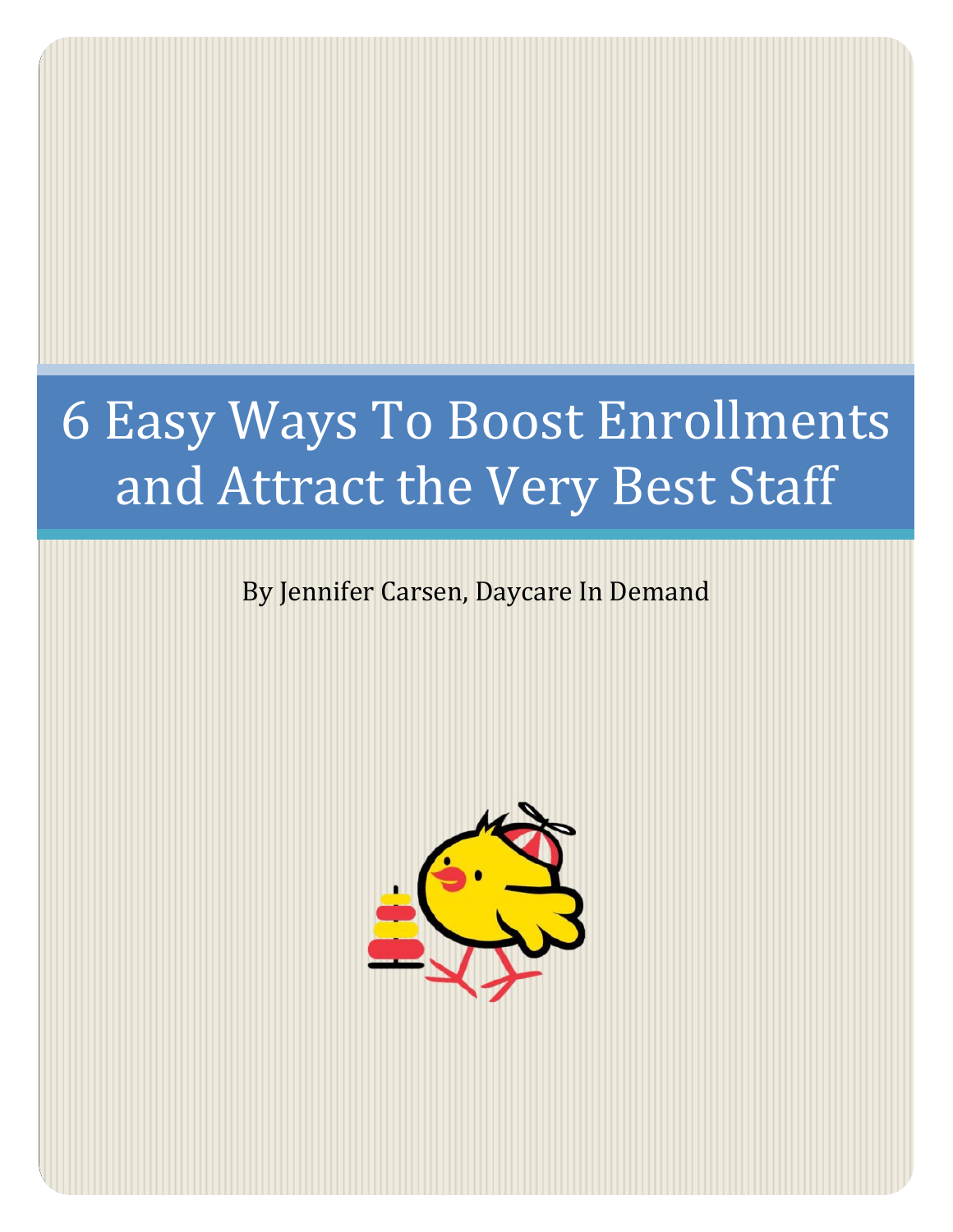# **6 Easy Ways To Boost Enrollments and Attract the Very Best Staff**

Everyone knows that child care is a low-profit, high-turnover business.

But does it have to be?

This nugget of "conventional wisdom" is little more than a self-fulfilling prophecy. Change your thinking – even just a little bit – and you can change the entire way your center operates, with amazing results.

Read on for 6 game-changers that will completely shift your thinking about your center's direction, goals, and potential.

#### **1. "Marketing" Is Not a Dirty Word**

You probably got into the child care field not to turn a quick, easy buck (if so, I'm afraid you're in the wrong line of work!), but because you care about kids and their families. Because you feel you have something valuable and special to offer them. Because you want to make a difference in your little corner of the world, one child at a time.

All good stuff, right? Then why are you so hesitant to tell people about it?

The concept of "marketing" has gotten a bad rap, but all it really boils down to is communicating your unique value to the people who can truly benefit from what you have to offer.

As a parent looking for reliable, trustworthy child care, I am ready and eager to hear how you can fill this need for me! You are not bothering me with your marketing, but actually doing me a favor by explaining all of the wonderful benefits and services you provide.

Similarly, if I am an experienced, well-qualified child care professional, I want to hear about why your center is a wonderful place to work – especially if I'm looking for a professional "home" where I can flourish for many years.

But if you don't get out there and tell the world what you have to offer, we won't know about it. Parents who would otherwise have eagerly enrolled their children in your program will find someplace else to drop off their kids every morning. And the best, most qualified teachers will wind up working somewhere else, too.

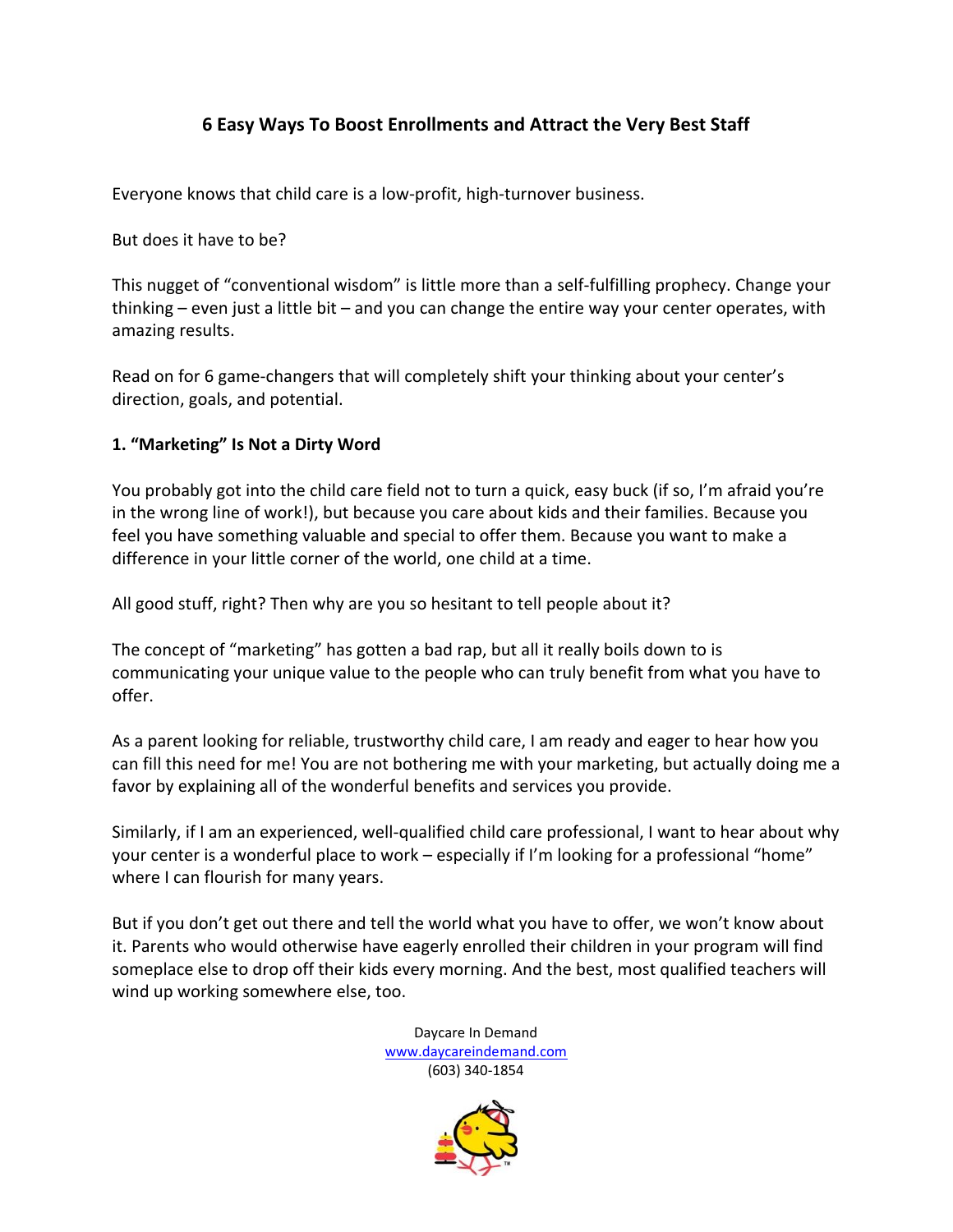If you've been reluctant to actively market your center, thinking it's boastful or pushy or something else that strikes you as unsavory, you need to get over that right now. Remember: *You are the solution to people's problems – and they want to hear about it*.

### **2. What's Your USP?**

In marketing terms, your USP is your Unique Selling Proposition (you may also hear it described as your Unique Value Proposition, which sounds somewhat less salesy but means the exact same thing). In other words, what makes you different from everyone else?

Too many centers focus on the same general platitudes about low staff/child ratios, a caring environment, an enriching curriculum, and so on. These are not bad things, by any means – but you and most of your competitors are all singing the same tune here.

What makes you *truly* unique? Maybe you've been family-owned for the last 30 years. Maybe you have an in-house cook who focuses on using organic, local ingredients. Maybe you offer a fully bilingual English/Spanish program. Maybe you have an innovative indoor play space featuring unusual, specially designed equipment.

It may take some time, but sit down and really think through what makes you different from the other centers in your area, and then make sure you convey these unique benefits to prospective parents – on your website, in your printed marketing materials, and during your tours.

Similarly, consider your USP from a staff perspective, too – why should that very talented teacher come to work for you rather than the center across town? Do you offer unique training/development opportunities, paid vacation, a retirement plan, bonuses for performance, etc.? Whatever you've got, flaunt it.

What if, after really thinking it over for some time, you conclude that your center doesn't *have* a USP? Well, then, you need to get one. ASAP.

# **3. Consider Customer Lifetime Value (CLV)**

Yes, we have another acronym for you – and this one will blow your mind when you really get your head around it. Customer Lifetime Value (CLV) refers to the value to your business over the span of the customer's entire relationship with you.

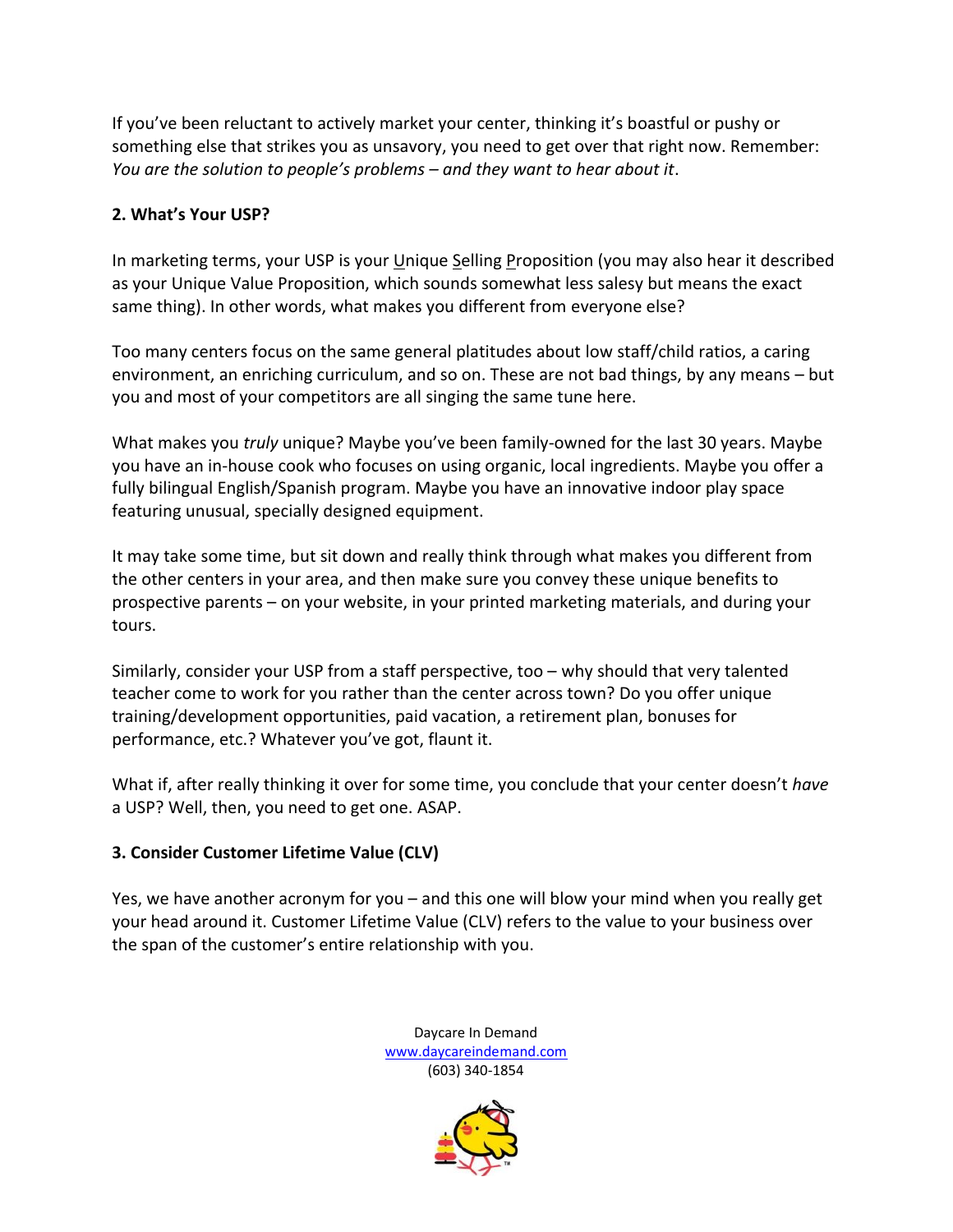Example #1 (coffee): Let's say you go to Starbucks every weekday morning and get a \$5 latte. And let's say you do that five days a week, fifty weeks a year (even the most devoted caffeine hounds get two weeks' vacation each year), for ten years. That means your CLV to Starbucks is:

\$5 latte x 5 days per week x 50 weeks per year x 10 years = **\$12,500**

Not too shabby, is it? But you, as a child care professional, have the potential for CLV levels that Starbucks can only dream of. This is because child care is a much higher-ticket item.

Example #2 (child care): For simplicity's sake, let's say your tuition rate is \$50 per day, and that the average length of enrollment is 4.5 years (from tiny peanut right up through pre-K):

\$50 per day x 5 days per week x 52 weeks per year x 4.5 years = **\$58,500**

Eat your heart out, Starbucks! But wait, there's more: Many families in your program enroll more than one child. This means, viewing each family as an individual "customer," your average CLV can easily exceed \$100,000.

What does this mean for you? Well, for starters, it means that you can – and should – be willing to spend more than you probably do now on your marketing, because the value of each new customer (i.e., family) to your business is so very high.

Second, because it's so much cheaper to retain an existing customer than attract a new one, it also means that you should be making real efforts to keep your currently-enrolled families happy – maybe with sibling discounts, referral bonuses, family appreciation events, and so on.

The same holds true with your staff  $-$  it's far cheaper to retain an existing teacher than recruit and train a new one, so treat your staff well!

Additionally, because turnover is so disruptive in a child care environment (it distresses children and parents alike), it's especially important to do what you can to keep your star performers happy. Exceptionally low staff turnover can even be part of your USP; see above.

#### **4. Don't Compete on Price**

This one may seem counterintuitive – everyone loves a bargain, right?

Well, yes and no.

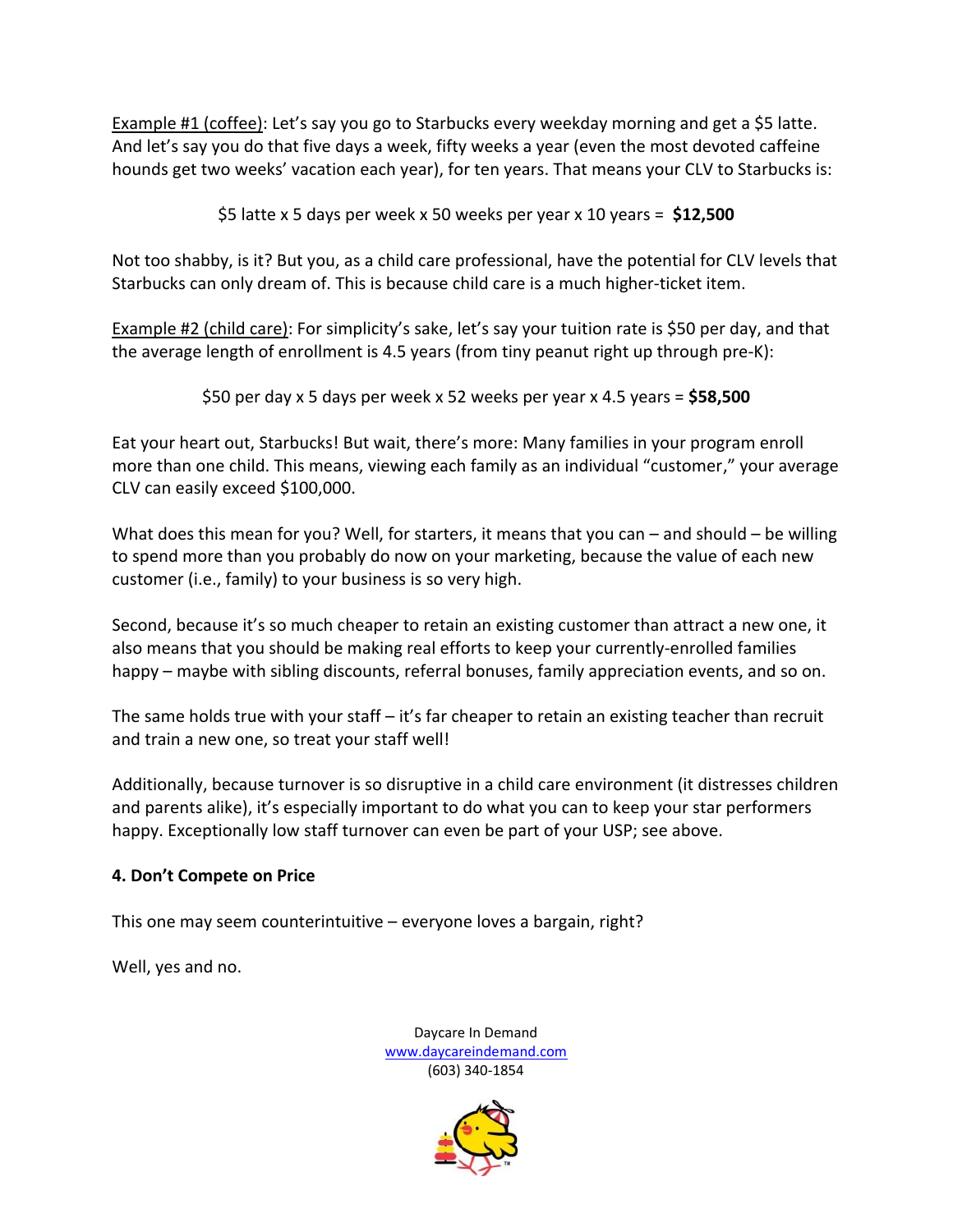The people who are most attracted by the promise of a low price tend to be the ones who jump ship as soon as a better deal comes along. These are not the sorts of families you want to be catering to.

They are also the ones who tend to complain the most and suck up the majority of your time, energy, and resources trying to make them happy. It doesn't seem like it *should* be that way, that the folks getting a bargain are the most dissatisfied and demanding, but that's exactly how it works.

Finally, if you compete on price, you lose your advantage any time someone in your area undercuts you – at which point you need to cut your prices (and profits) even further. You become a commodity – which is the last thing you, as a caregiver for the little people who are the single most precious thing in their parents' lives, want.

If you start presenting yourself as the bargain-basement option, that's how everyone else is going to start to view you as well. This is the exact opposite of being perceived as a unique, special place with a lot to offer.

Rather than focusing on cost, focus on the *value* you're providing to your families. And then be willing to charge a fair price for it.

#### **5. Put Yourself in Their Shoes**

Once again, this goes for parents and teachers alike – always be asking yourself, "What do *they* want?"

You, for example, may not want the hassle of being open on weekends or evenings – but your parents would probably kill for a date night, or a free Saturday morning, and would pay almost anything you asked for child care during those times. More than enough to make it worth your while.

Similarly, maybe it's a pain to allow your teachers a lot of scheduling flexibility, but your staff really loves it – it makes them feel respected and valued, and it's one of the things they like most about working at your center.

Don't know what they want? Then ask them – at staff meetings, at dropoff, using online surveys, whatever. The *how* doesn't really matter. Just remember that the key to your center's success is giving people what they want – which is often very different than what you *think* they want.

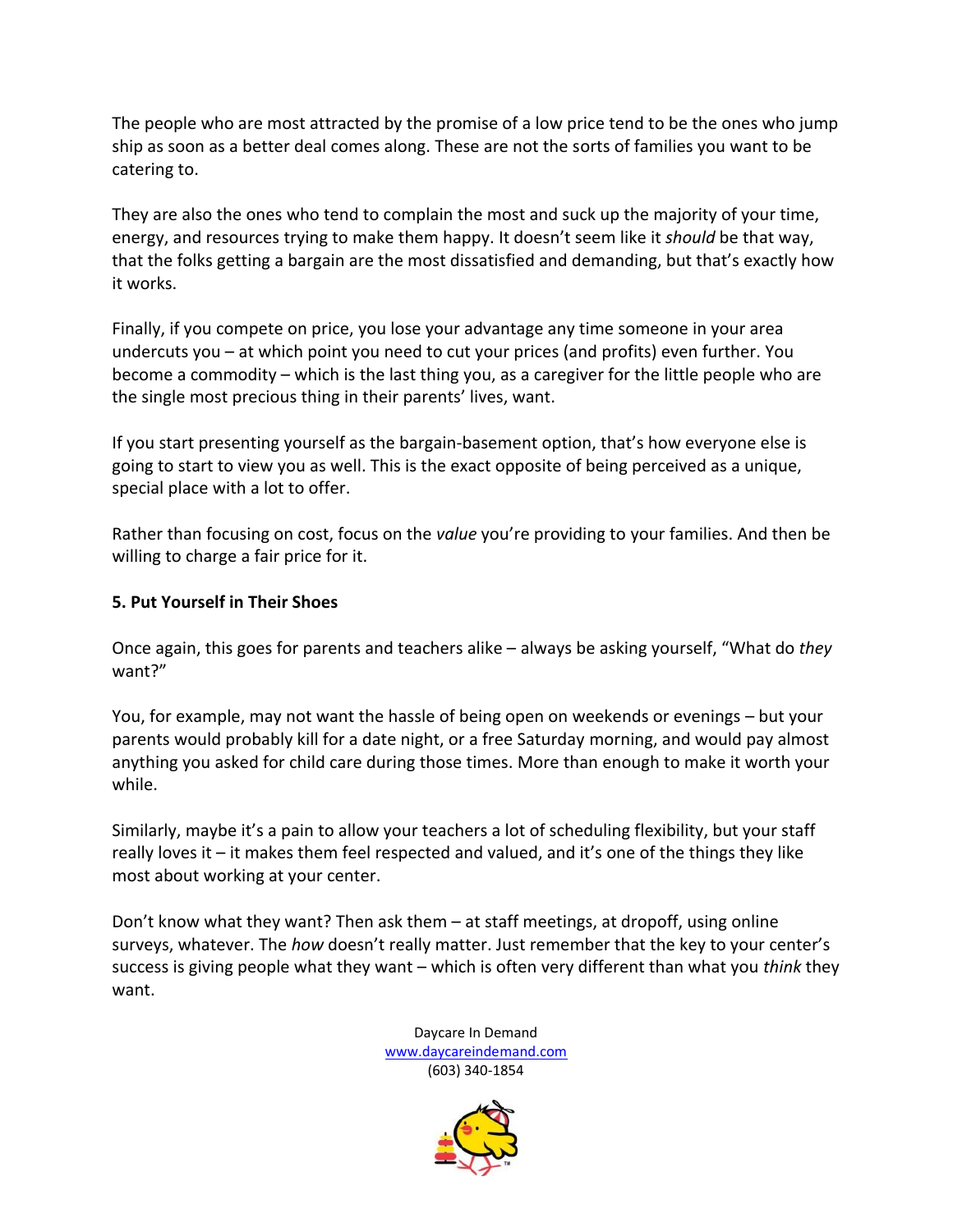#### **6. Leverage the Power of Referrals**

Anyone else remember that old shampoo commercial from the 1980s? "I liked it so much that I told two friends…and they told two friends…and so on, and so on, and so on…"

The great thing about referrals from current families and staff is that they do a lot of the marketing heavy lifting for you. You don't have to go out and hard-sell your program because your happy customers/employees are already singing your praises to their friends and families.

The best thing you can do at your end to facilitate this process is to a) remind everyone on a regular basis how much you appreciate their referrals and b) reward them – in a memorable, fun, tangible way – for the referrals that pan out.

For every new family or employee that stays with you for, say, 6 months or longer, give a valuable referral bonus to the person who referred them. This is important – given the high CLV discussed above, and the high cost of employee turnover, it's worth your while to thank your referrers in a BIG way that gets people talking *and* provides a steady stream of referrals.

This could mean a dinner out (with child care included, of course!), or a morning at a spa, or a really amazing bottle of champagne, or – for employees – a paid afternoon off. Again, the secret is asking what people would most like, and giving it to them.

#### **BONUS TIP! Remember…What Gets Measured Gets Managed**

You may well have heard this old chestnut before, but the reason it's stuck around to become an old chestnut is that it's 100% true.

For example: While your forgiving jeans may be willing to stretch the truth, so to speak, after a weekend full of dietary excess (the best kind of weekend, in my opinion), your bathroom scale will not be. And the cold fact of that number on the scale is what's going to spur you to cut back on Cheetos the following week. Numbers don't lie.

Now, I know you're probably not a "numbers person." If you were, you would have become a CPA or a tax attorney or a math teacher instead of a child care professional.

I hear you - I'm not a numbers person, either. But tracking just a few key numbers can make all the difference in the world to the financial health and success of your program. Right now, today, start keeping track of:

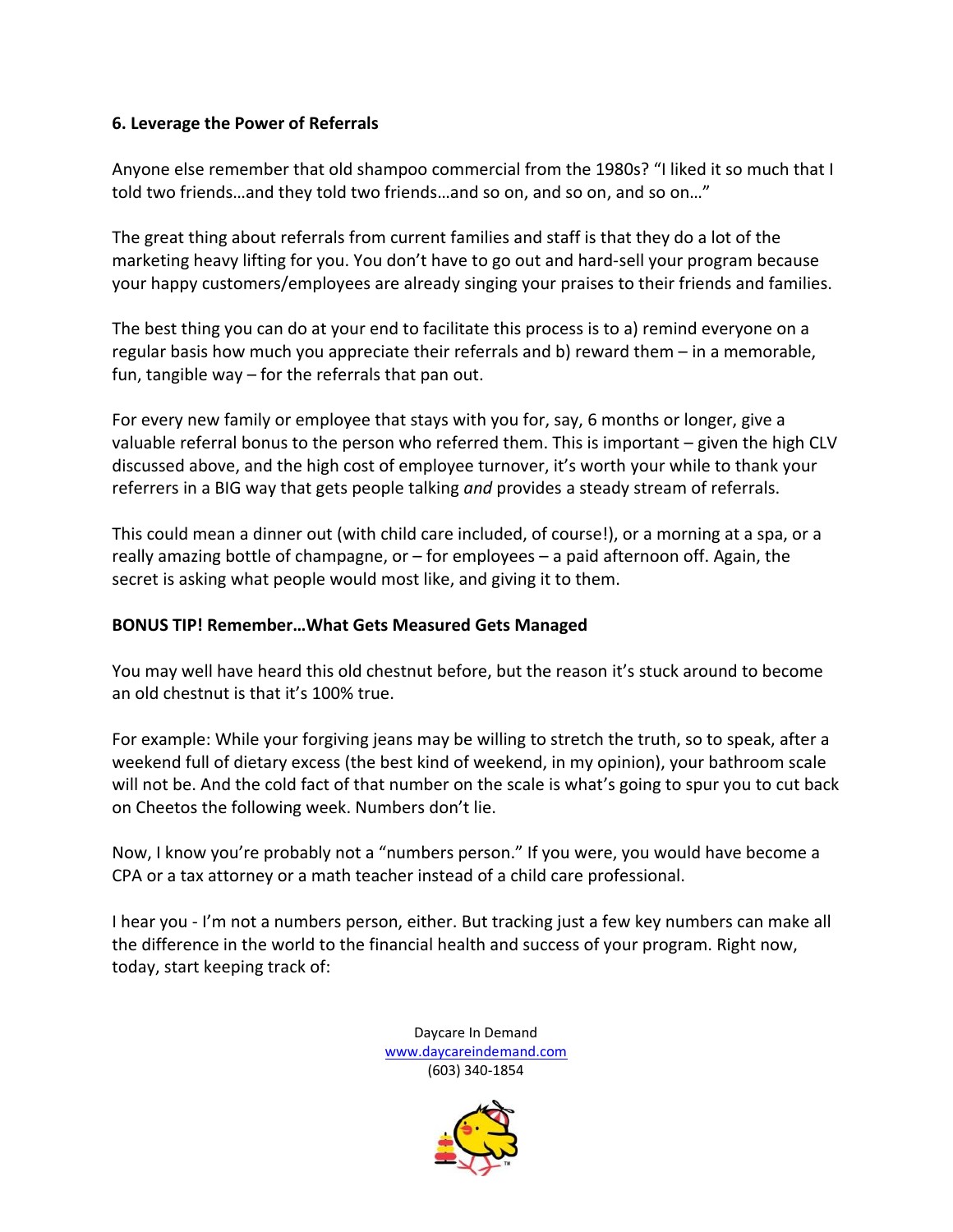- Number of total inquiries per month: calls, emails, and drop-ins
- Percentage of inquiries that convert to tours (should be 50% or more)
- Percentage of tours that convert to enrollments (should be 50% or more)

These numbers are crucial because they tell you *exactly* where your current marketing efforts are falling short. Which is actually a good thing! Because that means you can both identify and fix the problem.

• If you have **very few inquiries coming in**, you need to do a better job of getting the word out about your center and your program. There can be many factors at play here, but the first thing to look into is your web presence.

Nowadays, prospective parents are doing their preliminary child care research online. If your center doesn't show up in the search results (or if it does, but your website isn't sufficiently compelling), they're going to move on. You've already missed out on that preliminary phone call, in other words, *but you don't even know it*.

• If you have **lots of inquires but few tours**, you may be dropping the ball on follow-up and/or failing to provide the proper incentives for people to come and visit.

• If you have **lots of tours but few enrollments**, something is broken in your tour process – or possibly at your center itself.

You also need to keep an eye on how well you retain your current families and teachers, but if you're new to the numbers game, start with your enrollment process (the numbers above) before turning to retention.

I hope you've found these tips useful! Please do stay tuned at the website for more ideas and strategies to implement at your child care center. I'd love to hear your ideas and feedback, too.

\*\*\*

All best, Jen Carsen Daycare In Demand

This resource may be freely distributed and/or republished in its entirety, as long as attribution and a link back to [www.daycareindemand.com](http://www.daycareindemand.com/) are included.